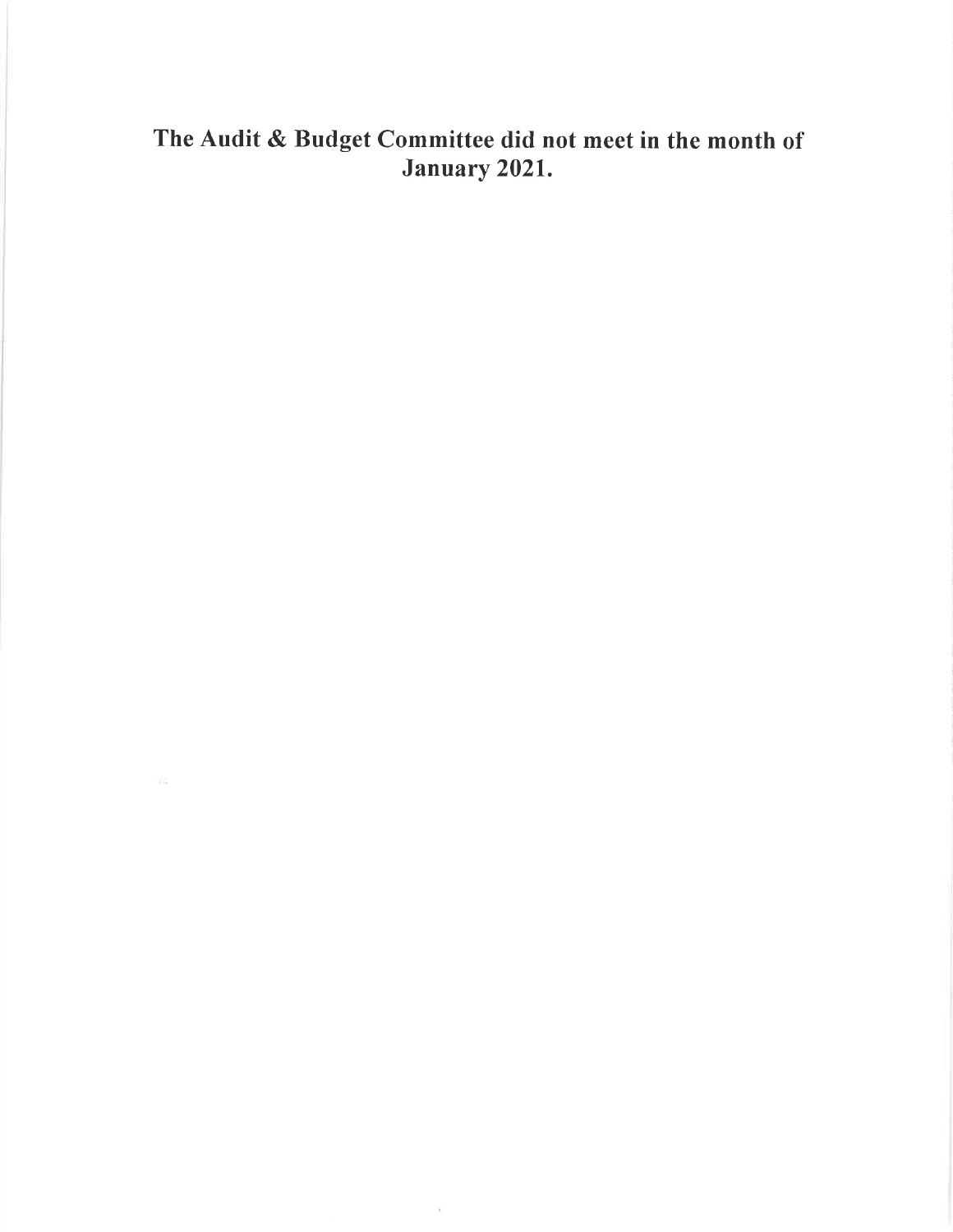#### TENNESSEE HOUSING DEVELOPMENT AGENCY BOND FTNANCE COMMITTEE January 21,2021

Pursuant to the call of the Chairman, the Bond Finance Committee of the Tennessee Housing Development Agency Board of Directors (the "Committee") met on Thursday, January 21,2021, at 8:00 A.M. via a Webex call with certain staff members physically present at the THDA Offices located at 502 Deaderick Street; Andrew Jackson Building, 3<sup>rd</sup> Floor; Nashville, Tennessee 37243.

The following Committee members were present via Webex: Mike Hedges (Chair); Secretary of State Tre Hargett; Kevin Bradley (for Treasurer Lillard); and Katie Armstrong (for Comptroller Jason Mumpower); Doree Hicks (for Commissioner of Finance & Administration Butch Eley); Austin L. McMullen; Rick Neal and Chrissi Rhea. Treasurer David Lillard joined the meeting at 8:06 A.M. via Webex. Also, other Board Members present were: Joann Massey; Mathew McGauley; Erin Merick; John K. Snodderly; and Tennion Reed.

Recognizing a quorum present, Chair Hedges called the meeting to order at 8:01 a.m. CentralTime and recognized Bruce Balcom, THDA Assistant Chief Legal Counsel, who presented the following statement:

"Ceftain Committee members will be participating in this meeting by telephone as authorized by Tennessee Code Annotated Section 8-44-108. Notice was posted stating that this meeting would be conducted in this fashion. This meeting is being conducted in this manner because the matters to be considered by the Committee today require timely action and the physical presence of a sufficient number of Committee members to constitute a quorum is not possible within the timeframe in which action is required and also because of COVID-19. Therefore, it is necessary for some members to participate via telephone. Committee members participating by telephone were sent documents relevant to today's meeting."

Upon motion by Secretary Hargett and second by Ms. Armstrong for Comptroller Mumpower, and with the following roll call vote, the motion carried to approve doing business in this manner with all members identified as present voting "yes".

Chair Hedges called for consideration of the September 18, 2020, Bond Finance Committee Meeting Minutes. Upon motion by Secretary Hargett, second by Ms. Armstrong, and with the following roll call vote with all members identified as present voting "yes", the motion carried to approve the September 18, 2020, minutes.

Chair Hedges indicated the next item for consideration was the sale of Issue 2021-l Bonds. Bruce Balcom, THDA Assistant Chief Legal Counsel, presented the following documents that were circulated for the Committee's consideration: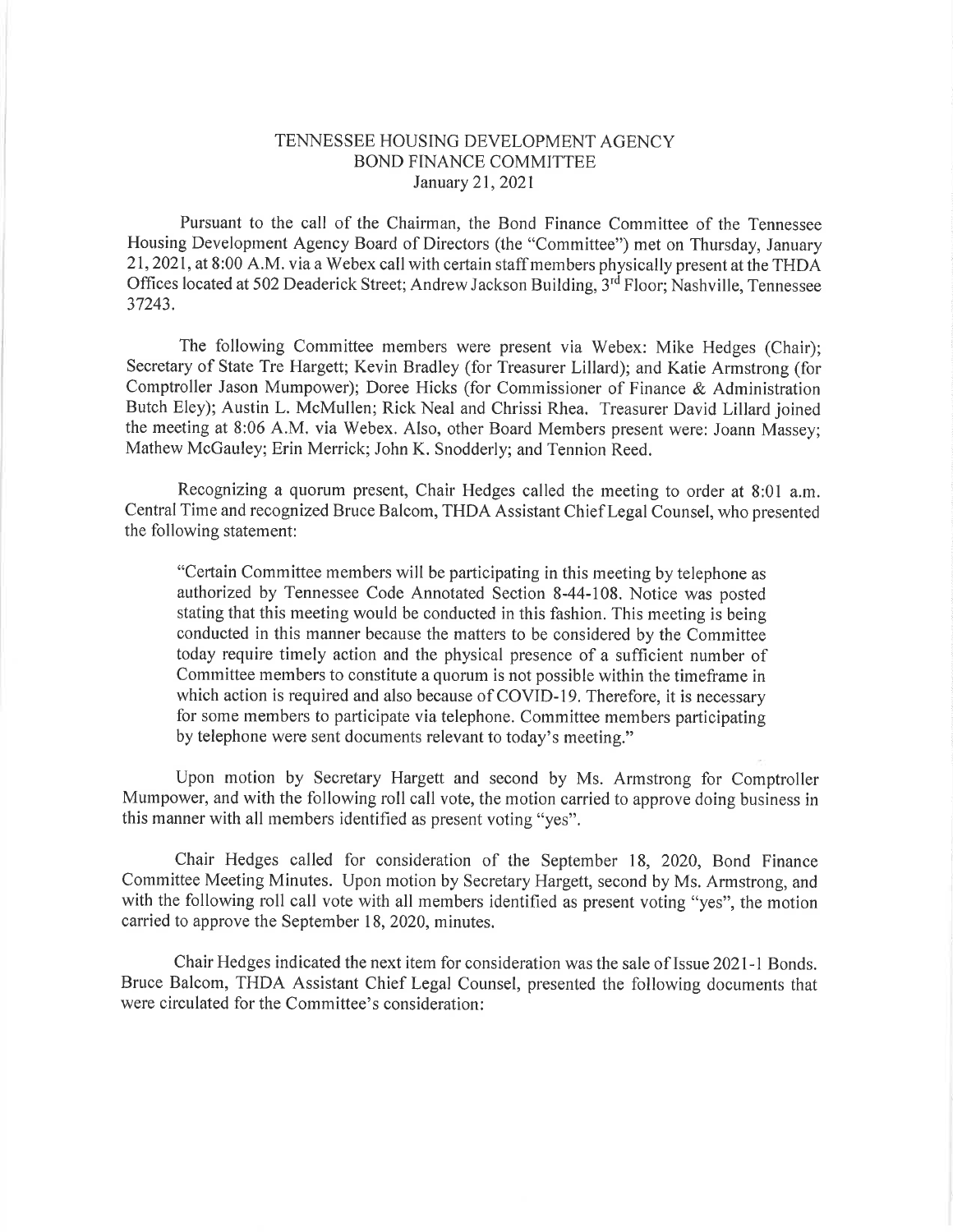- $\mathbf{u}$ Memo from CSG Advisors Incorporated ("CSG"), financial advisor for THDA, dated December 17, 2020, recommending approval of the described pricing for Issue 2021-1.
- Resolution of the Bond Finance Committee approving the issuance and sale of Issue  $\mathbf{u}$ 2021-l (Non-AMT) in an aggregate principal amount not to exceed \$200,000,000, (the "Award Resolution"). Issue  $2021-1$  will price sometime in the middle of March and close in April. The following documents were attached to the Award Resolution as exhibits and were incorporated by reference:
	- Bond Purchase Agreement for the sale of Issue 2021-1 Bonds to the underwriting syndicate, led by Raymond James ("RJ"), the bookrunning senior manager;
	- o Supplemental Resolution for the Issue 2021-l Bonds; and
	- o Resolution of the Board of Directors of THDA authorizing reimbursement of THDA from proceeds of Issue 2021-l in an amount not to exceed \$70,000,000.

Upon motion by Treasurer Lillard, second by Chair Hedges, and with the following roll call vote with all members identified as present voting "yes", the motion carried to recommend and approve both the bond authorization and the Award Resolution and the resolution to the Board of Directors.

Director Ralph M. Perrey requested to have the Bond Finance Committee establish atarget amount for private activity, volume cap that THDA can carry forward for future use in the singlefamily programs. The amount of volume cap being requested to be set aside at the end of this calendar year for use in 2022 and 2023 would be \$300,000,000. This amount is substantially less than in previous years as THDA makes progress on building an ability to finance mortgages in the secondary market. Secretary Hargett asked Director Perry how THDA arrived at the decision to set the target amount at \$300,000,000. Director Perry explained that in THDA's five-year plan, the Agency looks at expected business volume and with the expected approval of Ginnie Mae Issuer status, THDA will start to move more of the government-backed loans to the secondary market next year, and by 2023 it:

- o Projects to use \$300,000,000 of volume cap for single-family program loans based on expected Ginnie Mae issuer status sometime during 2021,
- o Will shift from issuing bonds to utilizing a line of credit to finance single-family program loans through Ginnie Mae, which will limit the amount of THDA debt outstanding.
- o Will still receive revenue from the servicing of these loans.

No formal motion was needed to approve the projected amount of \$300,000,000 in volume cap. There were no objections, and Chair Hedges deemed the projection to be approved.

There being no further business, Chair Hedges adjourned the meeting.

Respectfully submitted,

Sanden (lempson

Sandi Thompson, Assistant Secretary Approved this 30<sup>th</sup> day of March, 2021.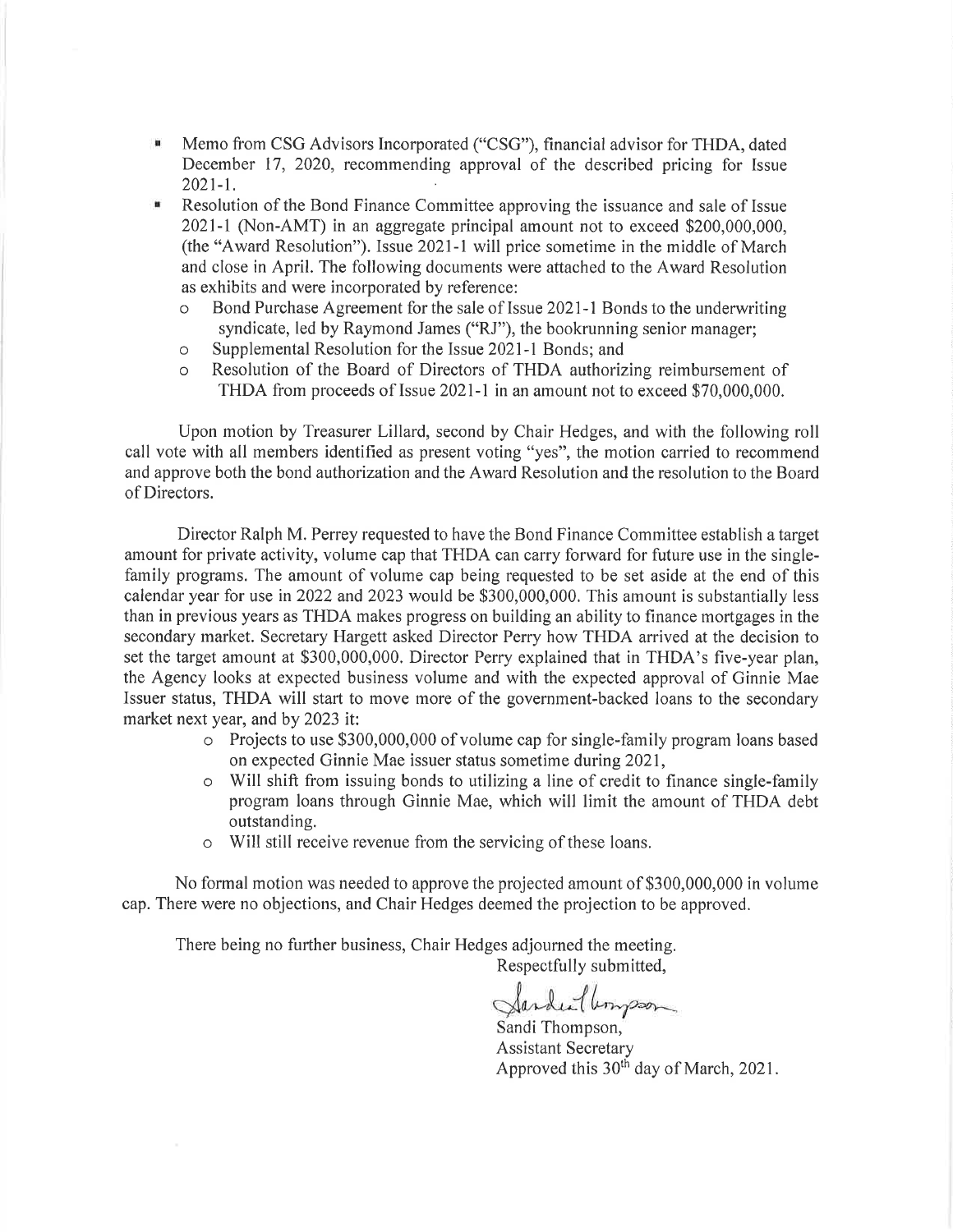### TENNESSEE HOUSING DEVELOPMENT AGENCY GRANTS COMMITTEE MEETING MINUTES January 19,2021

Pursuant to the call of the Chairman, the Grants Committee (the "Committee") of the Tennessee Housing Development Agency (THDA) Board of Directors (the "Board") met in regular session on Tuesday, January 19,202I, at 1:10 p.m., via a WebEx call. The following Committee members were present via WebEx: Austin McMullen (Chair), Tre Hargett (Secretary of Treasury), Rick Neal, Katie Armstrong (for Comptroller Jason Mumpower), Tennion Reed, and Joanna Massey. Certain staff members participated in the call from THDA offices located at 502 Deaderick Street; Andrew Jackson Building, 3rd Floor; Nashville, Tennessee 37243.

Recognizing a quorum present, Chair McMullen called the Committee meeting to order and recognized Mr. Bruce Balcom, THDA Assistant Chief Legal Counsel, who read the following statement:

> "Certain Committee members will be participating in this meeting by telephone as authorized by Tennessee Code Annotated Section 8-44-108. Notice was posted stating that this meeting would be conducted in this fashion. This meeting is being conducted in this manner because the matters to be considered by the Committee today require timely action and the physical presence of a sufficient number of Committee members to constitute a quorum is not possible within the timeframe in which action is required and also because of COVID-19. Therefore, it is necessary for some members to participate via telephone. Committee members participating by telephone were sent documents relevant to today's meeting."

Upon motion by Mr. Hargett, second by Ms. Massey, and a roll call vote with all members identified as present voting "yes," motion carried that necessity existed to conduct the Committee meeting in this manner.

Chair McMullen called for consideration of the November 13, 2020, Grants Committee meeting minutes. Upon motion by Mr. Neal, second by Ms. Armstrong, and a roll call vote with all members identified as present voting "yes," the minutes were approved.

Chair McMullen called for consideration of Extension of Temporary COVID Authority and recognized Don Watt, Chief Program Officer. Mr. Watt referenced his memorandum dated December 15, 2020, describing how "ripple effects" of the pandemic have substantially affected ongoing activity in most state and federal programs administered by THDA resulting in issues that may require a quick response between the Board's regularly scheduled meetings, giving the example of April 2020, when the Executive Director approved an extension of the application period for the National Housing Trust Fund by four weeks that also provided an opportunity to modify the method for receipt of the application. Mr. Watt recommended that due to the nature of the pandemic, the Board extend this authority to the Executive Director through June 30, 2021, to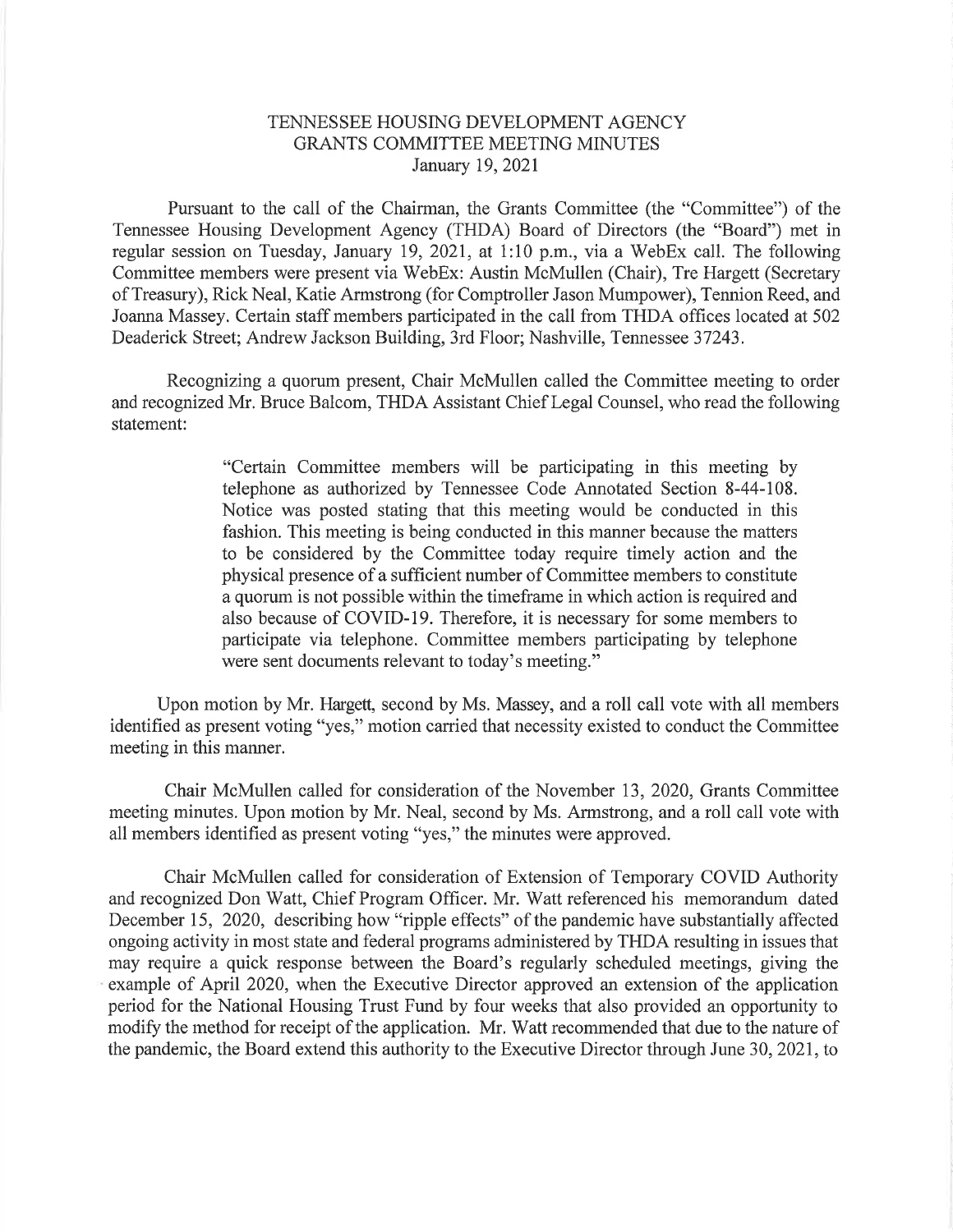modify established program deadlines and/or fee limits and penalties associated with such deadlines, adding that any such modifications shall be in accordance with the standards and requirements established by staff and based on a demonstration of necessity as determined in the Executive Director's discretion. Mr. Watt further added temporary authority would be subject to the terms outlined in his memorandum. Mr. Watt noted that a similar resolution will be presented to the Tax Credit Committee. Upon motion by Ms. Armstrong, second byMr. Neal, and a roll call vote with all members identified as present voting "yes," motion carried to recommend the Board renew temporary authority to modify established program deadlines and associated requirements due to COVID-I9.

Chair McMullen next called for consideration of the 2022 Allocation to Habitat for Humanity of Tennessee, and recognized Ms. Cynthia Peraza, Director of Community Programs. Ms. Peraza referenced her memorandum dated December 17, 2020, and clarified that there were items for consideration distributed in replacement pages of the Habitat for Humanity Set-Aside Program Description. Ms. Peraza stated the recommendation is being made to the Board to authorize changes to the Habitat for Humanity Set-Aside Program Description, stating these funds are used to help numerous habitat chapters with the development and rehabilitation of affordable singlefamily housing units across the state. The recommended Program Description changes include increasing the program allocation to \$1,500,000 for a one-time increase to the annual \$500,000 setaside; the allocation of \$1,500,000 of 2022 Tennessee Housing Trust Fund ("THTF") funding to Habitat for Humanity of Tennessee; updating effective dates to reflect July 1, 202I through June 30,2022 for the new terms of the 2022 Habitat for Humanity of Tennessee Program Description; increasing the Household Area Median Income from  $60\%$  to  $80\%$  and require a minimum of  $50\%$ of the program allocation to assist households at or below 60% AMI; and approving the Program Description. Chairman Hedges stated his favor of the 80% increase. Upon a motion by Mr. Neal, second by Ms. Armstrong, and a roll call vote with all members identified as present voting "yes," (Ms. Massey did not vote – there was not response when called upon to vote) motion carried to recommend Board adoption of the 2022 Habitat for Humanity of Tennessee Set-Aside Program Description as described in the referenced memorandum.

Chair McMullen next called for consideration of the 2021 HOME Urban and Rural Program Description and recognized Ms. Peraza. Ms. Peraza referenced her memorandum dated December 15, 2020, and stated the anticipation of receiving approximately \$14 million for the 202I HOME Program to implement eligible activities across Tennessee, and all funds will be used to provide resources for homeownership, rehabilitation and second mortgages for down payment assistance and closing cost assistance to low and moderately low-income buyers through approved grantees. Ms. Peraza described the substantial program description changes, including removing references to Community Housing Development Organizations (CHDOs) to make this Program Description specific to Urban and Rural; updating the Spend Down requirements for organizations funded under past Urban or Rural Matrices, clarifying the approximate anticipated funding amounts be available under the funding competition; updating the HOME Per Unit Subsidy Limits in accordance with updated limits provided by the U.S. Department of Housing and Urban Development; adjusting the minimum threshold points from 95 to 60; reducing the maximum applications score from 190 to 100 Points; and updating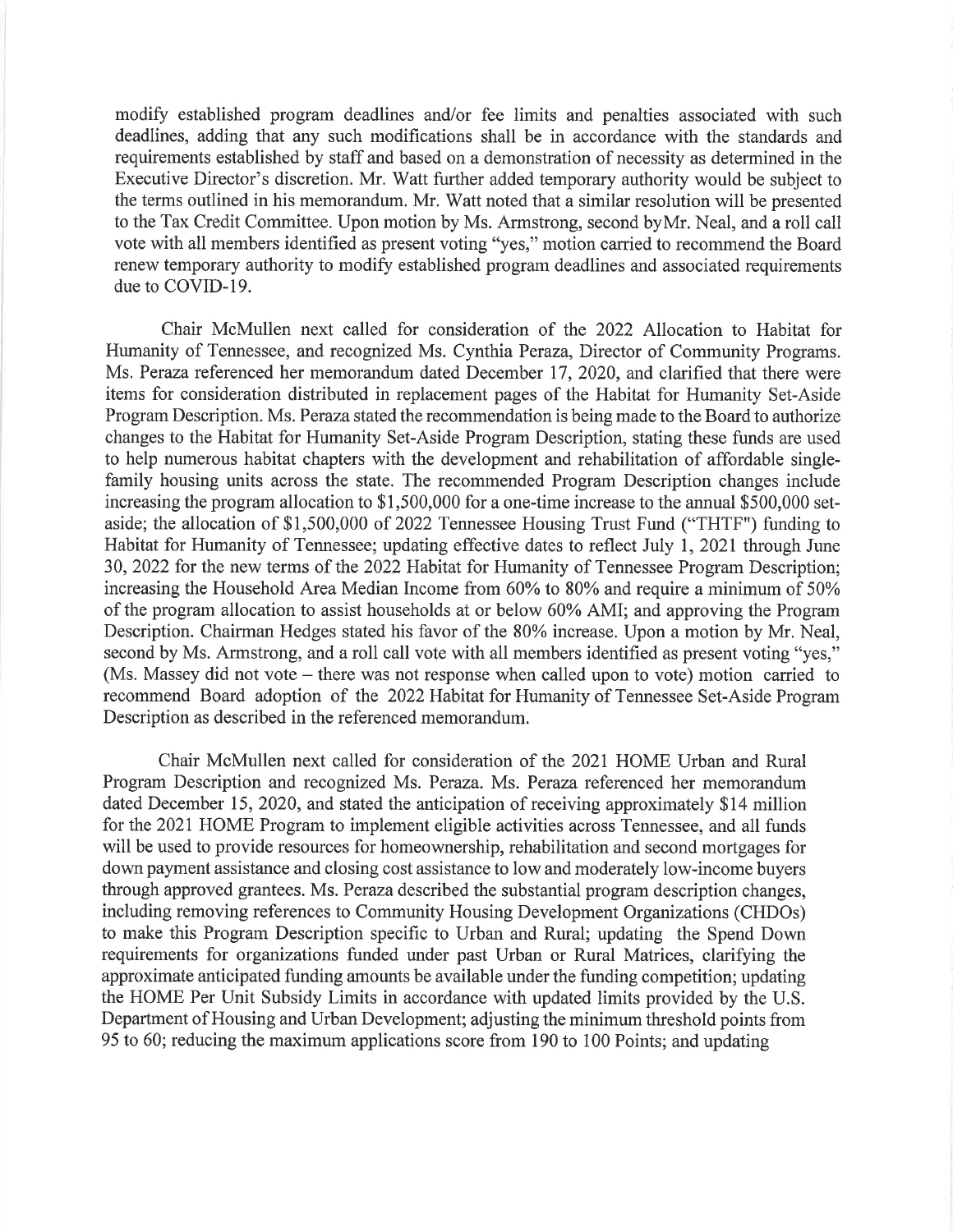timetables and due dates. Upon a motion by Mr. Neal, second by Ms. Reed, and a roll call vote with all members identified as present voting "yes," motion carried to recommend Board adoption of the 2021 HOME Urban and Rural Program Description as described in the referenced memorandum.

Chair McMullen next called for consideration of the 2021 National Housing Trust Fund Program Description and again recognized Ms. Peraza. Ms. Peraza stated NHTF made funding available for the development of affordable rental housing for extremely low-income households and anticipated receiving approximately \$4 million by April 2021 for the administration of the Program. Ms. Peraza then described the proposed substantial Program Description changes, including updating the Spend Down requirements for organizations funded previously through the NHTF Program; clarifying the approximate funding amounts that are anticipated to be available under the funding competition (final amounts will be determined based on funds made available through the earnings of designated Government-Sponsored Enterprises (GSEs) and a formula funding allocation by HUD and any amounts left over from prior funding rounds that are made available under this Program Description); updating the maximum per-unit subsidy limits in accordance with updated limits provided by the U.S. Department of Housing and Urban Development; updating the list of those counties designated by Governor Lee as "distressed" on July 1, 2020; and updating timetables and due dates. Upon a motion by Ms. Massey, second by Mr. Neal, and a roll call vote with all members identified as present voting "yes," motion carried to recommend the Board approve the adoption of the proposed 2021 National Housing Trust Fund Program Description as described in the referenced memorandum.

With no further business, the meeting was adjourned at 1:33 p.m.

Respectfully submitted.  ${\cal M}$ 

Ralph M. Perrey Executive Director

Approved the  $27<sup>th</sup>$  day of July, 2021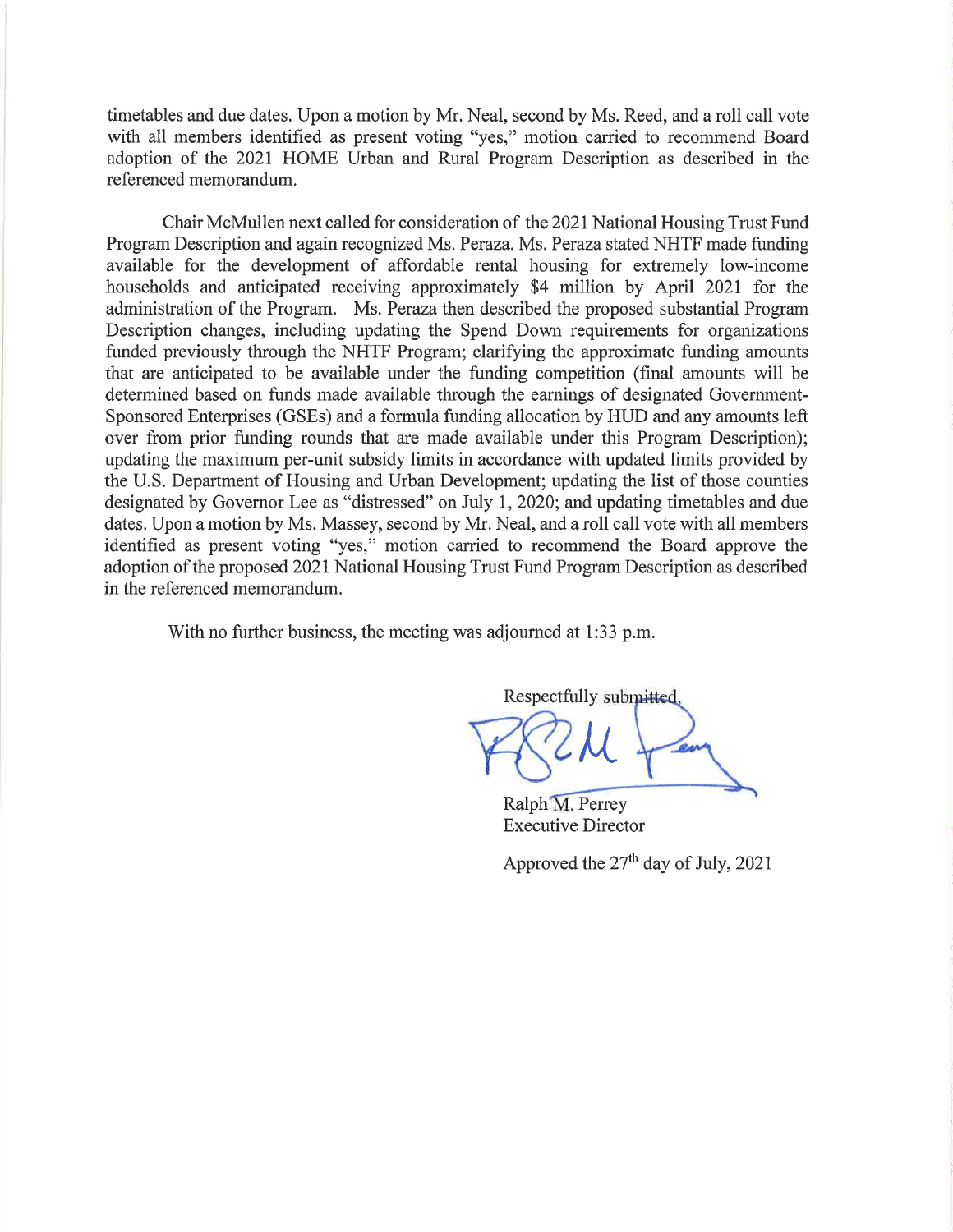### TENNESSEE HOUSING DEVELOPMENT AGENCY LENDING COMMITTEE MEETING MINUTES January 19,2021

Pursuant to the call of the Chairman, the Lending Committee (the "Committee") of the Tennessee Housing Development Agency ("THDA") Board of Directors (the "Board") met in regular session on Tuesday, January 19,2021, at 1:00 p.m., via Cisco WebEx Meeting. A number of staff members were physically present at the THDA offices located at 502 Deaderick Street, Andrew Jackson Building, 2nd and 3rd Floors, Nashville, TN 37243.

The following Committee members were present: Chrissi Rhea (Chair), Mike Hardwick, Matt McGauley, Erin Merrick, Rick Neal, and Doree Hicks for Commissioner of Finance and Administration, Butch Eley. Board members Tennion Reed, Joann Massey, and Mike Hedges were also present.

Chair Rhea called the Committee meeting to order. She recognized Bruce Balcom, Assistant Chief Legal Counsel, who read the following statement:

> "Certain Committee members will be participating in this meeting by telephone as authorized by Tennessee Code Annotated Section 8-44-108. Notice was posted stating that this meeting would be conducted in this fashion. This meeting is being conducted in this manner because the matters to be considered by the Committee today require timely action and the physical presence of a sufficient number of Committee members to constitute a quorum is not possible within the timeframe in which action is required and also because of COVID-19. Therefore, it is necessary for some members to participate via telephone. Committee members participating by telephone were sent documents relevant to today's meeting."

Upon a roll call vote with all Committee members identified as present voting yes, it was the consensus of the Committee that necessity existed to conduct the Lending Committee in this manner.

Chair Rhea called for consideration of the minutes from the July 20,2020, which had been deferred due to lack of quorum and September 18,2020 meetings. Upon motion by Chair Rhea, second by Mr. McGauley, and a roll call vote with all Committee members identified as present voting yes, except for Mr. Neal who abstained, the referenced minutes were approved.

Chair Rhea called on Dr. Hulya Arik, THDA Economist, to present the Housing Cost Index for 2021. Referring to her memo dated January 5, 2021, and the attached Board Resolution, Dr. Arik explained the Housing Cost Index (HCI) indicates the percentage of an average Tennessee household's gross monthly income that is required to pay for primary fixed housing costs under existing market conditions. After describing the calculation method detailed in her memo, Dr. Arik stated the housing cost index for 2021 is 28.20%, slightly lower than last year's index of 28.67%. She noted that lower average interest rates and increased median household income improved the housing affordability for Tennesseans even with increased median home purchase price. Upon motion by Mr. McGauley and second by Ms. Merrick, and a roll call vote with all Committee members identified as present voting yes, the Committee recommended to the Board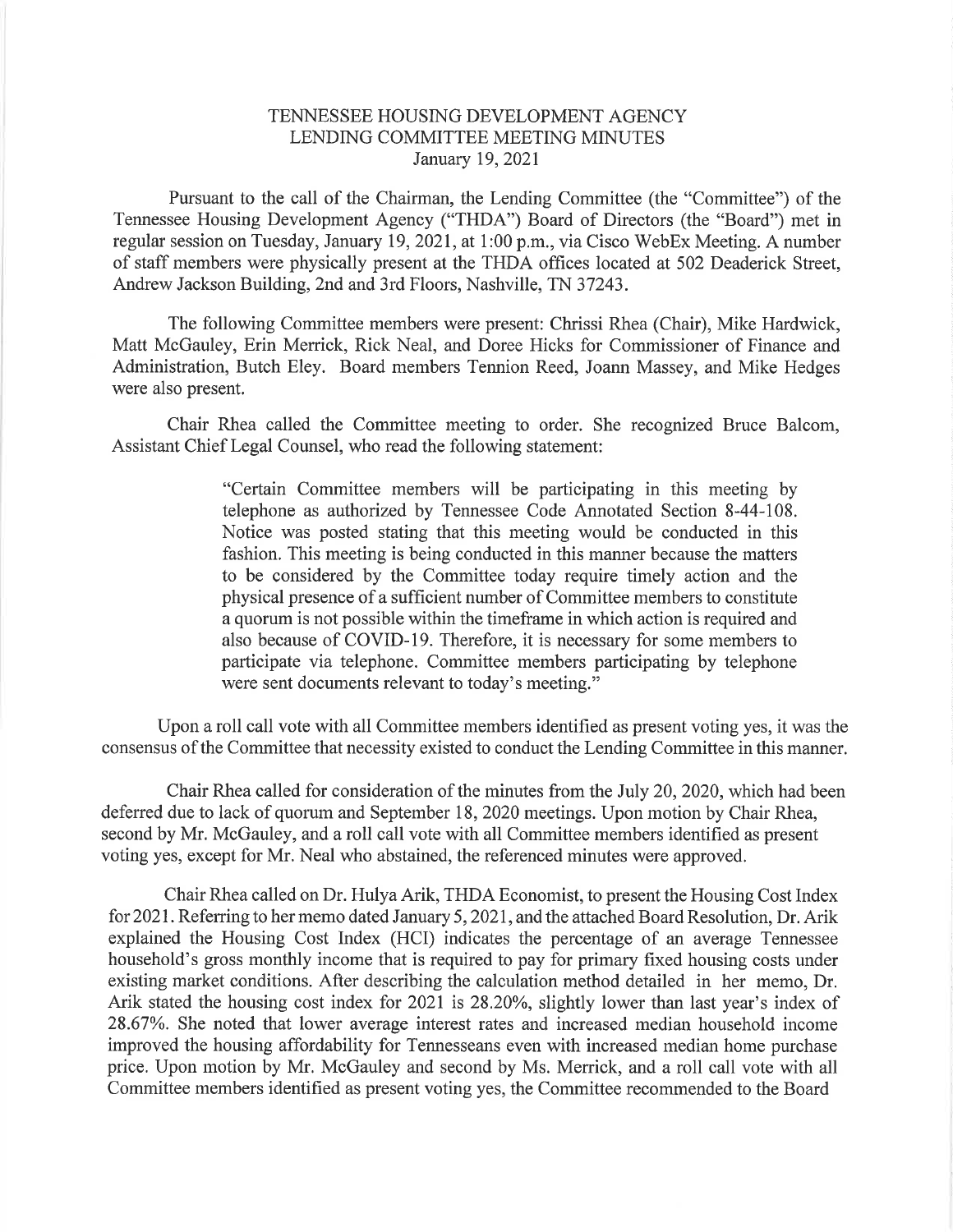adoption of the Board Resolution acceping the 2021 Housing Cost Index and authorizing continued operation of THDA financial assistance programs..

There being no questions and no further business, Chair Rhea adjourned the meeting.

Respectfully submitted,

 $\mu$ 

Ralph M. Perrey Executive Director

Approved the  $27<sup>th</sup>$  day of July, 2021.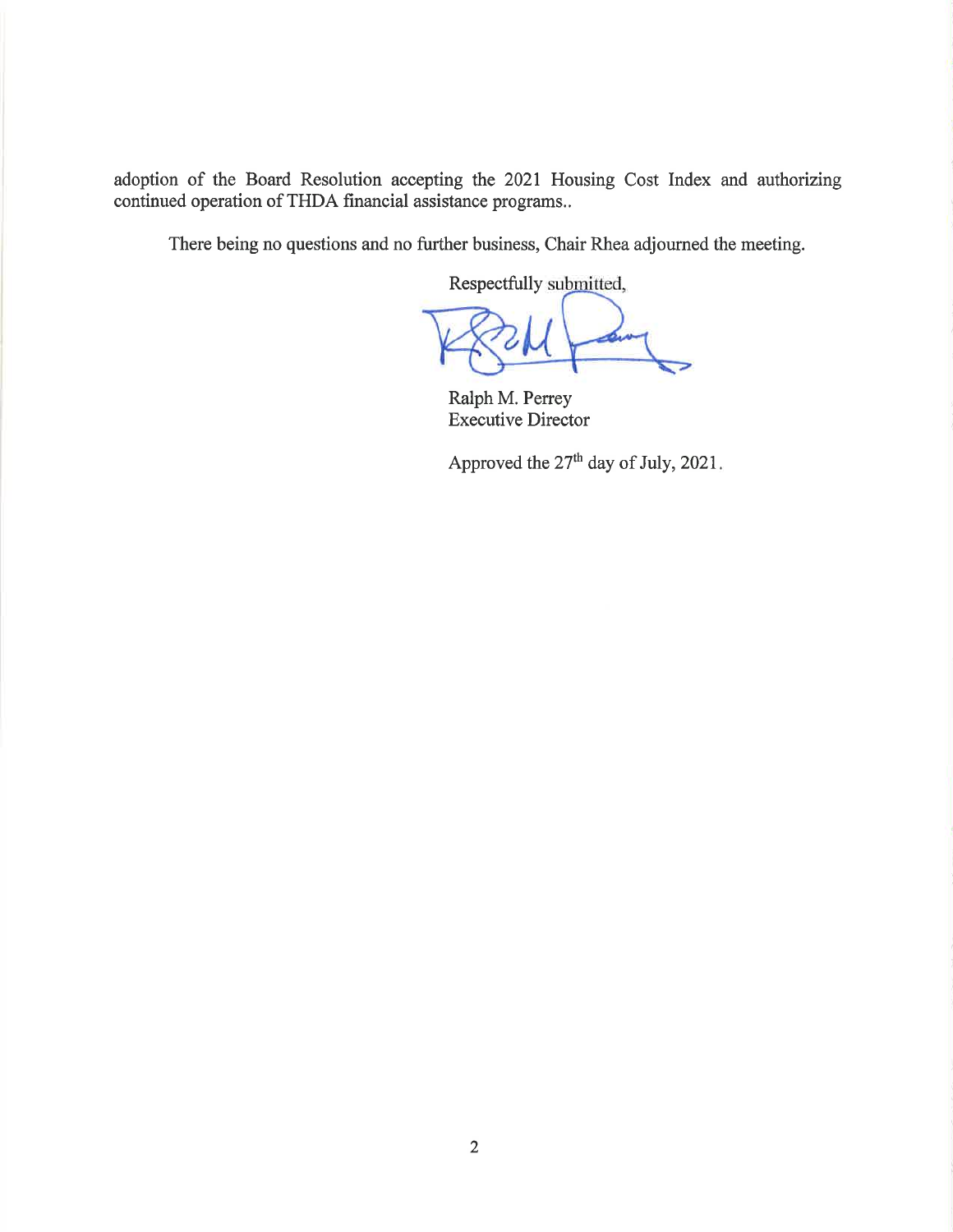# TENNESSEE HOUSING DEVELOPMENT AGENCY RENTAL ASSISTANCE COMMITTEE<br>January 21, 2021

Pursuant to the call of the Chairman, the Rental Assistance Committee of the Tennessee Housing Development Agency Board of Directors (the "Committee") met in regular session on Thursday, January 2I,202I, at approximately 9:I7 a.m. via a WebEx call. A number of staff members were physically present at the THDA offices located at 502 Deaderick Street, Andrew Jackson Building, 2<sup>nd</sup> and 3<sup>rd</sup> Floors, Nashville, Tennessee 37243.

Committee members present: John Snodderly (Chair), Joann Massey; and Tennion Reed. Committee members absent: Erin Merrick. Other Board members present: Katie Armstrong for Comptroller Wilson; Matt McGauley; and Austin McMullen.

Chair Snodderly called the Committee meeting to order and recognized Bruce Balcom, THDA Assistant Chief Legal Counsel, who presented the following statement:

"Certain Committee members will be participating in this meeting by telephone as authorized by Tennessee Code Annotated Section 8-44-108. Notice was posted stating that this meeting would be conducted in this fashion. This meeting is being conducted in this manner because the matters to be considered by the Committee today require timely action and the physical presence of a sufficient number of Committee members to constitute a quorum is not possible within the timeframe in which action is required and also because of COVID-19. Therefore, it is necessary for some members to participate via telephone. Committee members participating by telephone were sent documents relevant to today's meeting."

Upon a motion by Ms. Reed, second by Ms. Massey, the remote meeting notice was approved, by all members present

Chair Snodderly recognized the Director of Rental Assistance, Jeboria Scott, who presented an overview and update of the Section 8 Rental Assistance Division for the Housing Choice Voucher Program serving 6,149 families in 75 of the 95 Tennessee counties.

Her presentation detailed the difference in the Housing Choice Voucher (HCV) Program from the traditional public housing sector, noting how the subsidy follows the family. Additional funding from HUD to THDA involves a new Mainstream 811 grant for applicants who have one non-elderly, disabled household member. Director Scott gave an overview of the homeownership option of the HCV Program that allows eligible voucher recipients to use the rental subsidy towards the mortgage, enabling the household to transition toward homeownership.

Director Scott's presentation defined strategies focused on streamlining processes to stabilize leasing levels in order to maintain and prepare for opportunities to increase revenue. She specified a global caseload management approach for a restructure of the division. This also includes creating a Centralized Intake Center to optimize performance standards for the HCV program. The waitlist model was also revised in partnership with THDA's Legal, Research and Planning, and the IT divisions to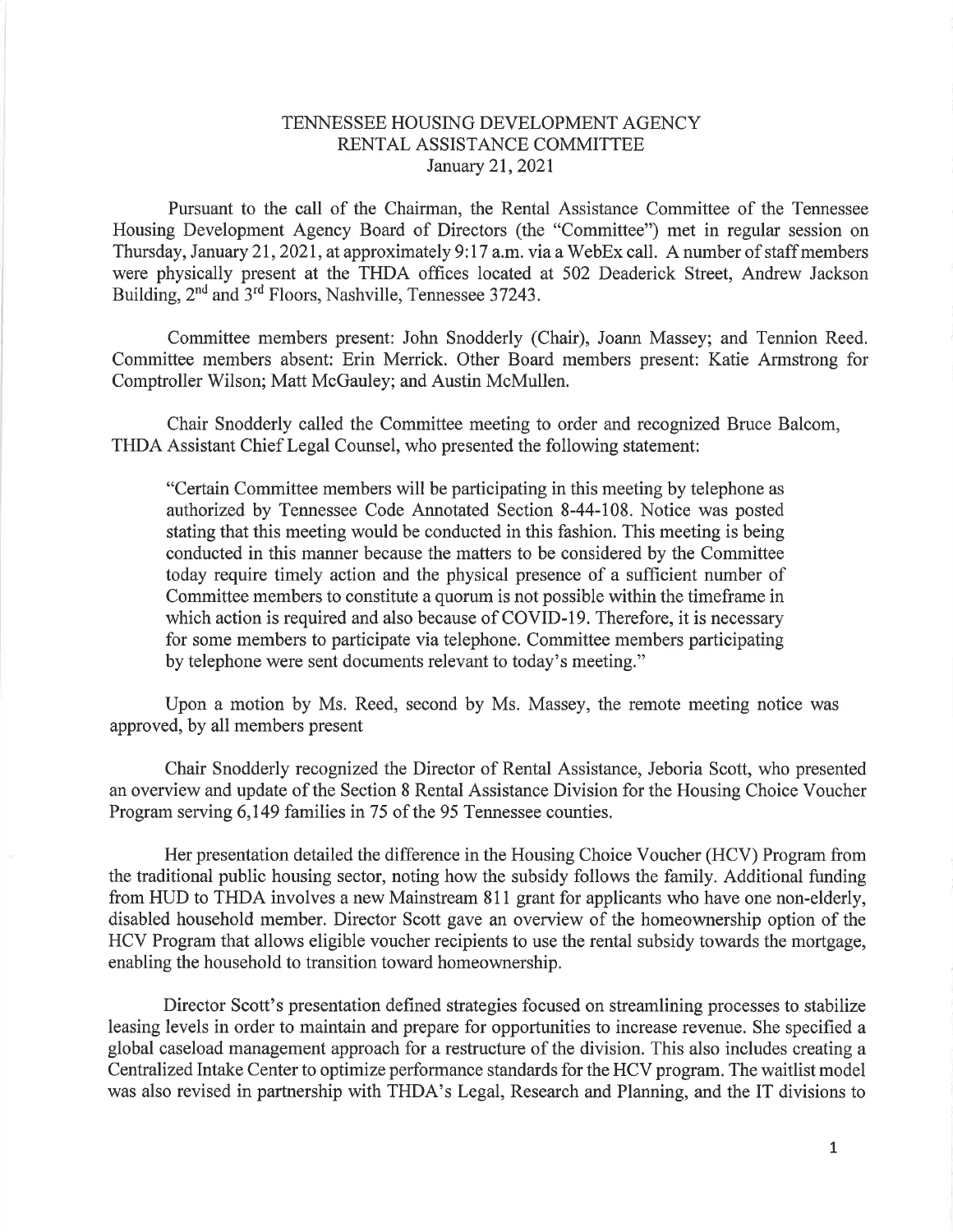reduce the 72 counties to a 3 region waitlist model. Additionally, the rental assistance division has successfully transitioned to virtual capabilities with client briefing appointments and informal hearings. Director Scott also reviewed the inner workings of the Administrative plan, which is the guide book for administering the HCV Program. The Administrative Plan is a combination of the Code of Federal Regulations (CFR) and THDA policy.

Chief Programs Officer, Don Watt, then introduced the Director of Section 8 Contract Administration and Compliance, Gwen Coffey, to present an overview of her program.

Director Coffey defined the operation of Contract Administration as rental subsidies that remain with the property where tenants pay 30% of their adjusted gross income. The Performance Based contract enables THDA to assist over 28,000 families in properties located in 82 of the 95 counties in Tennessee, and generates over \$6,000,000 in revenue annually.

She gave a brief history of how the program originated with THDA. When a Request for Proposal (RFP) to manage HUD multifamily properties first commenced, THDA was awarded the contract for Tennessee in 2000. HUD decided it would function as the Asset Manager and the Compliance and Contract Administration functions would be conducted by THDA.

The contract term was for 3 years with  $2 - 1$  year renewal options. While HUD was reevaluating the program, additional contract extensions were issued. HUD decided that the Performance Based Contract Administrator (PBCA) would be the logical choice to continue to perform the services as outlined in the contract. After two rebids, THDA was granted additional extensions with the current extension expiring on January 31,2022.

There being no further business, the meeting was adjourned by Chair Snodderly.

Respectfully submitted,  $\mathcal M$ 

Ralph M. Perrey Executive Director

Approved the  $27<sup>th</sup>$  day of July, 2021.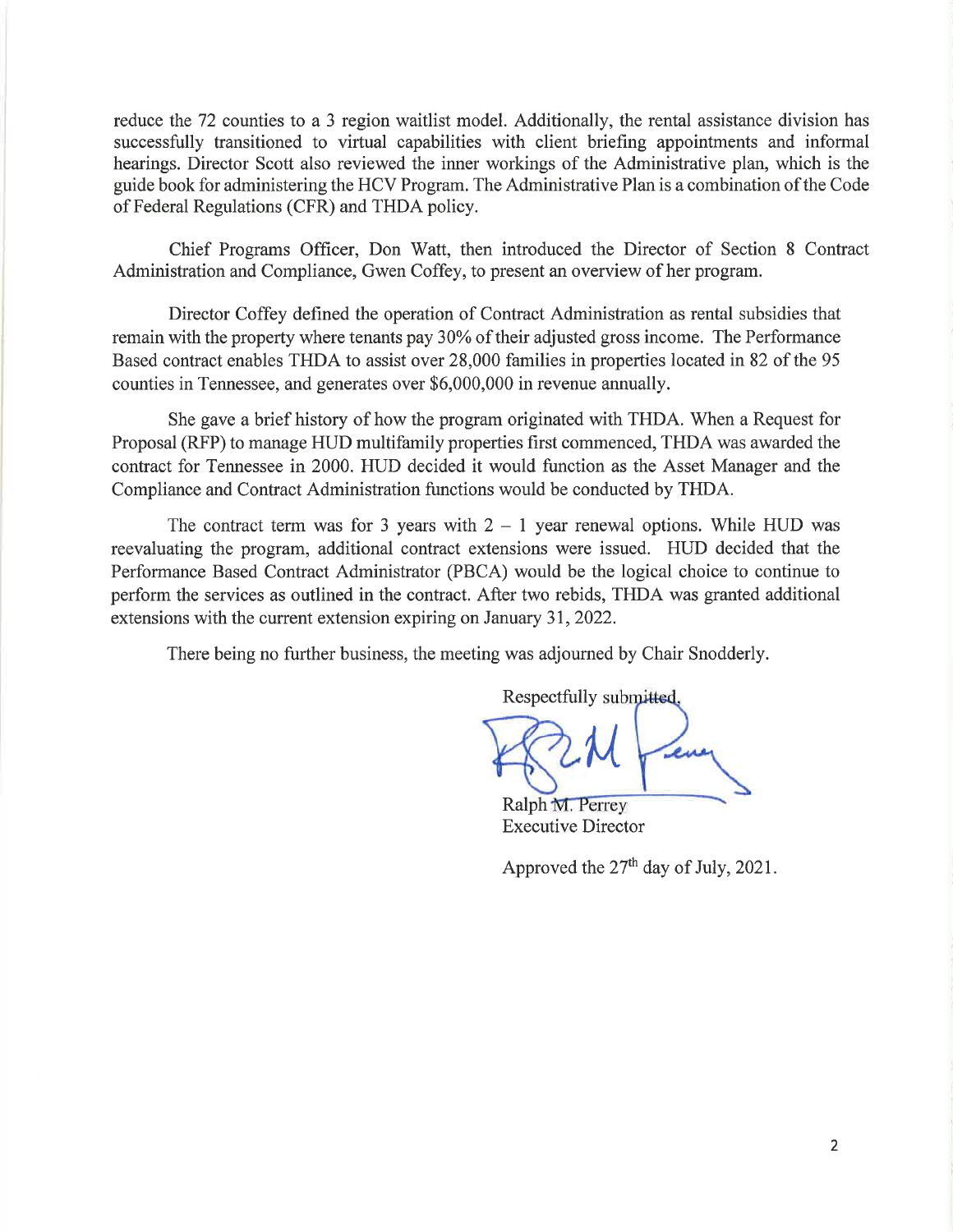# TENNESSEE HOUSING DEVELOPMENT AGENCY TAX CREDIT COMMITTEE MEETING MINUTES January 2I,2021

Pursuant to the call of the Chairman, the Tax Credit Committee of the Tennessee Housing Development Agency Board of Directors (the "Committee") met in regular session on Thursday, January 21, 2021, at 8:16 a.m. CST via WebEx call with certain staff members being at the THDA offices located at502 Deaderick Street; Andrew Jackson Building, 3rd Floor; Nashville, Tennessee 37243,

The fbllowing Committee members were present via WebEx: John Snodderly (Chair), Doree Hicks (for Commissioner of Finance & Administration Butch Eley), Secretary of State Tre Hargett, Mike Hedges, State Treasurer David Lillard, Joann Massey, Matt McGauley, and Erin Merrick. Other Board members present were: Austin L. McMullen, Tennion Reed. Chair Snodderly recognized Bruce Balcom, Assistant Chief Legal Counsel, who read the following statement:

"Board members will be participating in this rneeting by telephone as authorized by Tennessee Code Annotated Section 8-44-108. Notice was posted stating that this meeting would be conducted in this fashion. This meeting is being conducted in this manner because the matters to be considered by the Board today require timely action and the physical presence of a sufficient number of Board members to constitute a quorum is not possible within the timeframe in which action is required. This is also necessary to protect everyone's health and safety due to COVID. Therefore, it is necessary for some members to participate via telephone, Board members participating by telephone were sent documents relevant to today's meeting,"

Chair Snodderly called the meeting to order. No roll call vote was necessary at this time, The necessity existing to conduct the meeting in this manner is noted in the minutes of the Bond Finance committee meeting that directly preceded this meeting on the same WEBEX call.

Chair Snodderly called for consideration of the previously circulated November 12, 2020 Committee meeting minutes, Upon motion by Treasurer Lillard, second by Mr, Hedges, and a roll call vote with Ms. Hicks (for Commissioner, Eley), Mr. Hedges, Treasurer Lillard, Ms. Massey, Mr. McGauley, Ms. Merick, and Chair Snodderly voting "yes", and Secretary Hargett "no response", motion carried to approve the November 12,2020 Committee meeting minutes.

Chair Snodderly recognized Mr. Peney, Executive Director of THDA, and asked for <sup>a</sup> review of the Volume Cap discussion from the Bond Finance Committee. The discussion entailed the committee's decision to set aside two thirds  $(2/3)$  of the initial bond allocation for multifamily in November 2020. THDA received strong demand in applications for multifamily bond deals early in 2021. Most of the set aside funds have been apportioned, which has caused concerns if resources will be available to our development community partners later in the year, Mr. Perrey recommended increasing the amount of MTBA available to \$310 million.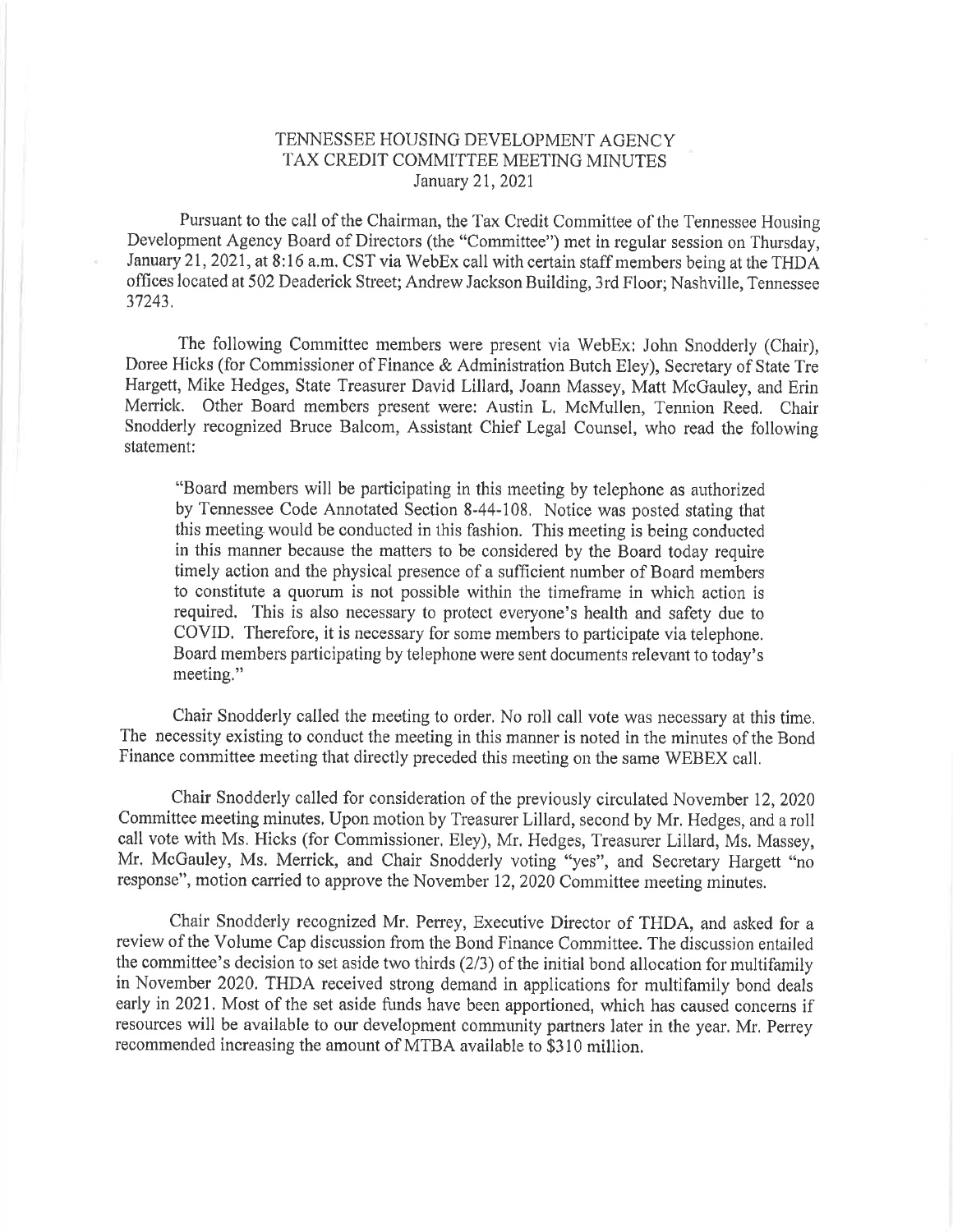Secretary Hargett moved that the committee recommend to the Board that the second paragraph of Section 1, of the Multifamily Tax-Exempt Bond Authority Program Description for 2021, be amended to reflect that the initial amount of 2021 volume cap for private activity bonds, available for allocation through the 2021 Multifamily Tax-Exempt Bond Authority Program is \$310 million. This motion was seconded by Treasurer Lillard, and a roll call vote with all Committee members identified as present voting "yes", the motion was passed.

Chair Snodderly again recognized Mr. Peney, Executive Director of THDA to present the extension of the temporary COVID Authority to June 30,2021,

Secretary Hargett made the motion to recommend to the Board the extension of the Renewal of Temporary Authority to Modify Established Program Deadlines and Associated Requirements Due to COVID-19 - Multifamily Programs Division memo from Don Watt, Chief Programs Officer, and dated December 15,2020, The motion was seconded by Mr. McGauley, and a roll call vote with all Committee members identified as present voting "yes" that the motion was approved.

Chair Snodderly recognized Edwin King, Director of Multifamily Programs, to present the special request application for Chippington Towers I and lI, a 426 unit rental development for the elderly and disabled located in Madison, Tennessee. Mr, King referenced his memo with the subject Multifamily Tax-Exempt Bond Authority Special Request Application for Chippington Towers, dated January 4, 2021 included in the Committee materials.

LHP Capital proposes to acquire and substantially rehabilitate Chippington Towers in 202L Originally receiving allocations of low income housing credit from MTBA in 2005, the application has been submitted pursuant of Section 6 B of the program description for 2021. Staff recommends approval of the special request application, which satisfies the requirements of the MTBA program description.

Chair Snodderly recognized Ms. Massey, who addressed Mr. Peney, Executive Director of THDA, about LHP Capital's past performance and how established the company is in Tennessee. Mr. Perrey stated the company has a strong past history. THDA is currently working with LHP Capital on a special request for Trevecca Towers in Davidson County. Ms, Massey asked where LHP principals reside. Mr. Perrey responded that Ms, Carey Parker, Chief Executive Officer of LHP Capital, resides in or around Knoxville, TN. Mr. Perrey stated that in accordance with the interstate commerce clause, THDA does not discriminate against companies based outside of the state. Ms. Massey noted that she would appreciate all contractor / company locality information in future requests.

Mr. Hedges presented his concem regarding Chippington Towers' need for renovation, when it was rehabbed in 2005. He also expressed concern that the request was over one third  $(1/3)$ of our total bond authority. Mr. Perrey responded that this project is a special request with the potential to have a high impact on a special population, therefore it was brought before the committee for discussion and possible recommendation to the board.